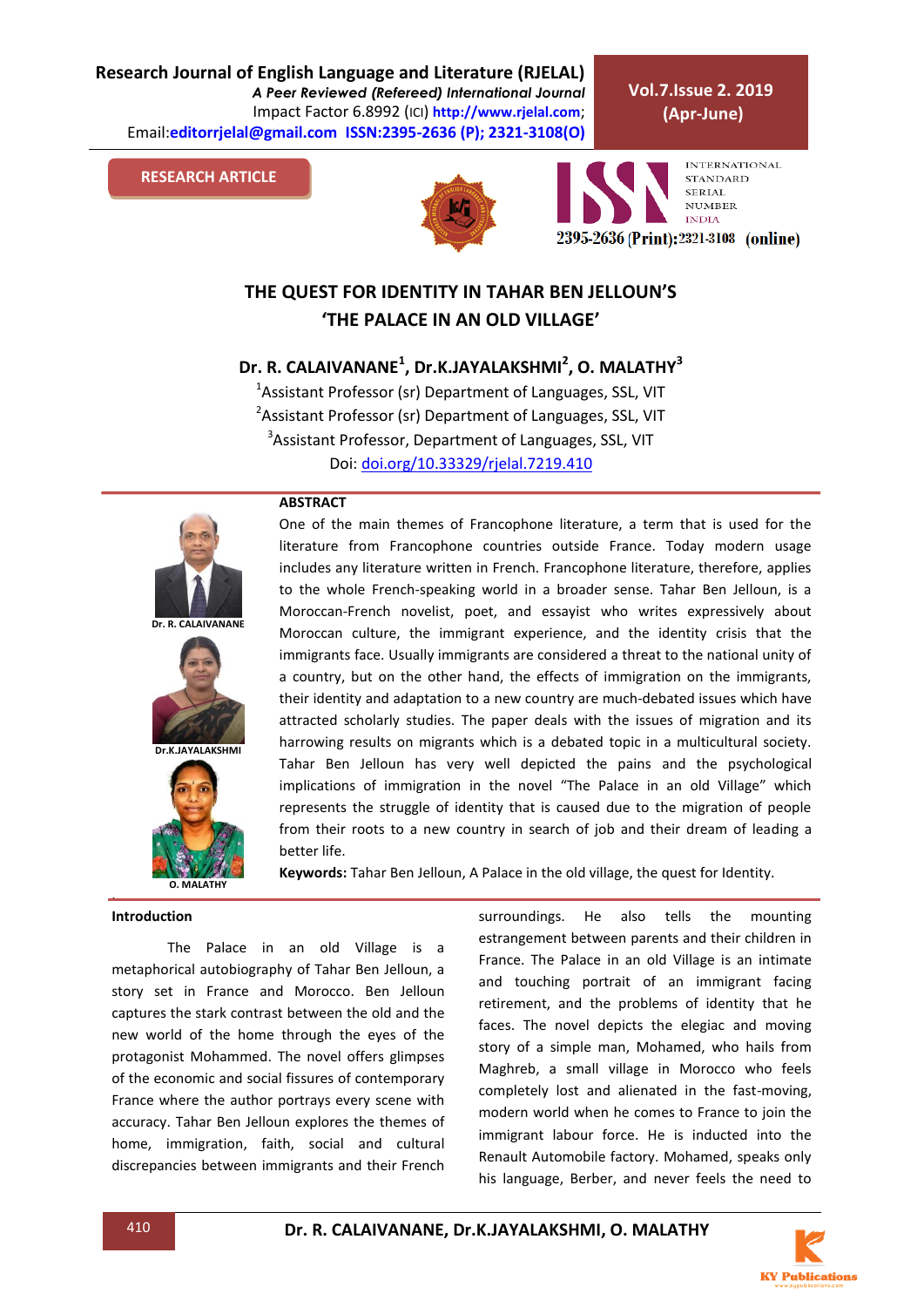## **Research Journal of English Language and Literature (RJELAL)** *A Peer Reviewed (Refereed) International Journal* Impact Factor 6.8992 (ICI) **http://www.rjelal.com**; Email:**editorrjelal@gmail.com ISSN:2395-2636 (P); 2321-3108(O)**

learn French beyond the basics. For him, France is a place where he can work, get paid and go to his village every summer with family on a vacation. The story narrates the various experiences, conflicts and difficulties he faces in France. Forty years later, when he is about to retire, loneliness preoccupies and worries him deeply. Hence we see that Mohammed becomes the spokesman for people like him.

The novel presents the generation gap prevailing in society through Mohamed's eyes and also depicts religious views through the words of a man who has a firm grounding in Islam. He felt that he had fulfilled all the needs of his children and believed that they too would imbibe his tradition. After decades of time-bound work at the automobile plant, he feels completely lost during the early days of his retirement. He goes on thinking how can he engage his time in France  $-$  "a place where he does not belong at all?" Time stretches without structure, and Mohamed decides to construct a palace in his own village in Morocco to lead his traditional life. He thinks that the house will reunite the family, bringing back the children to their roots. But, the house turns out to be a monstrosity, which emerges as a shapeless building that reflects the confusion of his thoughts. His family and the villagers do not accept the house as a normal dwelling place and they think that the house is inhabited by Satan, supernatural beings that are unforgiving to trespassers. This is the reward for his hard work and efforts to build his palace.

Ultimately, he realizes that his five children – three sons, Mourad, Rachid, Othmane, and two daughters Jamila and Rekya, who grew up in the French environment have become purely French. They did not come to Morocco for the house warming ceremony or to meet their beloved father who had longed to have them in the newly built house. He allows Nabile, a Down's syndrome nephew, whom he treats as his son, to stay with him. The novel ends with the tragic demise of Mohamed who had desired to pass on the family tradition to his children but was unsuccessful in his attempt. It is the story of the cultural shock of immigrants, alienation, unfulfilled dreams, and the

various identity crises, as seen through the eyes of the protagonist.

Tahar Ben Jelloun vividly describes the pain and sorrow of immigrants and also portrays the attitude of Mohamed towards his wife, and the inability and unwillingness to comprehend his children. He deftly blends the first person narrative with the third person to achieve the telling effect. Employing minimal characters and adopting a simple style, the novelist delineates the pathos, affection, and conflicts of immigrants in a touching manner. Tahar encourages the readers to see beyond Mohamed's narrow and naïve interpretation of his surroundings and reminds us to place our perspective in a broader context.

The story of Mohamed is characteristic of a generation that did not believe that one day the children would be more attached to an alien country, France than to their native land, Morocco. He does not realize till the end that he cannot get his children back. Mohamed does not dare to think that for the children of immigrants, their parents' homeland is a place to spend a vacation but not their home. These stories of filial indifference, of the fate of dreams deferred, are familiar. The novel reveals the extent to which Mohamed's story—even if we are aging and awkward and fresh off the boat—is inevitably different from our own.

#### **Quest for Identity**

The word identity is defined as the set of personal and behavioral features which define an individual as a member of a certain group based on race, ethnicity, religion, language, and culture of the people that differentiate themselves from other groups. Persons may own more than one cultural identity as a result of geographical and social mobility and their desire for belonging to a particular community.

The Palace in an old Village is a powerful story on unfulfilled human aspirations and strained relationships. It explores the identity crises that immigrants face as a result of migration to a foreign land for their survival. It is not the choice of immigrants to go to a foreign country but the dire circumstances compel them to migrate. In this

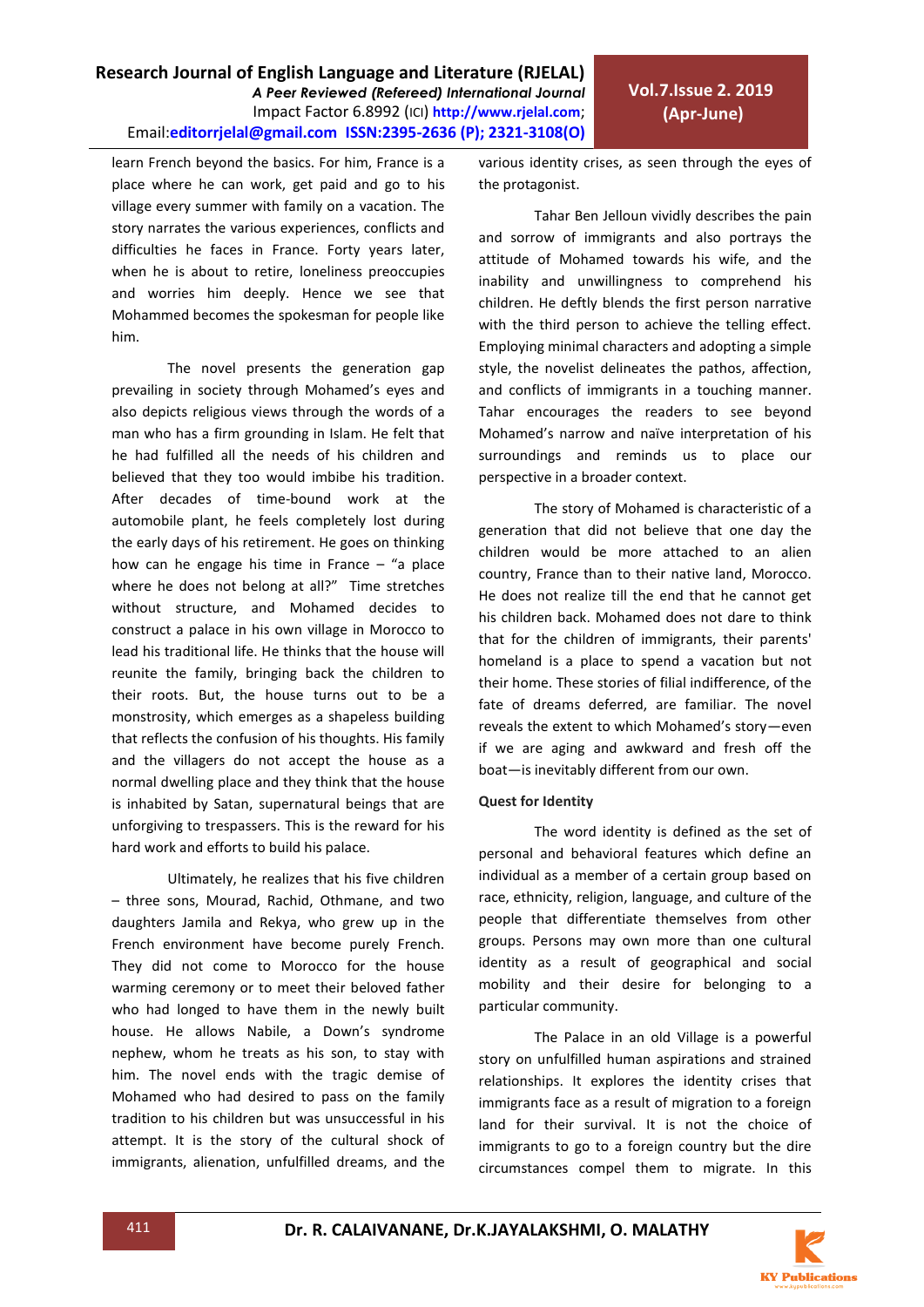

# process, the migrants encounter various identity crises that result in pain and sorrow. In the novel, the protagonist, Mohamed is portrayed as a representative of the immigrants, who tries to find his identity in an alien country and then in his own roots.

Maghreb is within Tahar Ben Jelloun hence the culture and people naturally find reflection in his work. The traditional Moroccan literature identity is based on the dialectic between the subject and the cultural, economic and social context. Identity oscillates between reality and dream and can only be pronounced in the interstices of the two. Through the perspective of the character, Tahar Ben Jelloun describes the identity crises of the immigrants face is mainly classified under religious, social, cultural, and psychological.

#### **Religious Identity**

Religious identity is a specific type of identity in the sense of group membership to a religion. Religious identity refers to a specific religious group membership regardless of religious activity or participation. Religious identity helps in identity development.

In this novel religious identity is explained in terms of a God fearing man, Mohamed, who takes great comfort in his Muslim faith, as is revealed in his own words, "God is great, and his word is the only truth."(10). the novelist reiterates this when he writes, "…..for whom Islam was more than a religion: it was a code of ethics, a culture, an identity" (112). Mohamed emigrates from Morocco at a very young age to work in Renault automobile factory in France. "His touchstone for everything was Islam. My religion is my identity. I am a Muslim before being a Moroccan, before becoming an immigrant" (134)

As devout Muslim, he has visited Mecca, and his faith plays a significant role in his life. He can cite the Koran in Arabic, but cannot express an independent thought in this holy language. However, he socializes with non-Muslims and readily acknowledges the advantages of living in a secular Western country like France.

On the other hand, he gets angry when his daughter marries a non-Muslim because Islam prohibits a Muslim woman from marrying a non-Muslim man. Islam's argument is that a Muslim man can marry a non-Muslim woman without any problems, because the man is viewed as the stronger one, the more powerful one, as the one in charge. And if a Muslim woman marries a non-Muslim man, this, in turn, means that their children will follow their father with respect to religion. Hence, the thought of his daughter marrying non-Muslim shocks him.

**Vol.7.Issue 2. 2019 (Apr-June)**

Nonetheless, though he is a staunch Muslim, he openly criticizes the jihadist imams of the neighboring Parisian slums and condemns the old world Berber practices of soothsaying and spiritual healing.

Tahar Ben Jelloun also portrays Mohamed as a very pleasant, quiet and guarded person. He is not a fanatic or a Jihadist. He is a very down-to-earth person. He is up- to - date with the happenings about Islam all over the world. He says that it is currently being manipulated by ignorant people – by very sinister people who pose a danger to the entire world. Here, we see the rationalist in Mohamed who holds pragmatic views on religion and God.

# **Social Identity:**

Social identity is a person's sense of whom they are based in the group where they belong too. Here an individual does not just have personal selfhood, but multiple selves and identities associated with their affiliated groups. He may act differently in varying social contexts according to the groups to which he belongs, as his family, country of nationality, and the surroundings in which he lives.

Mohammed follows the family traditions like the others in his village and family. He marries his distant cousin at a very young age. When he could afford to bring his family, he brings them to France. He has three sons, Mourad, Rachid, Othmane and two daughters, Jamila and Rekya. He lets Nabile, a Down's syndrome nephew, whom he treats as his son, to stay with him so that he could be put in a special school. Nabile is very much attached to Mohamed. Being a staunch Muslim and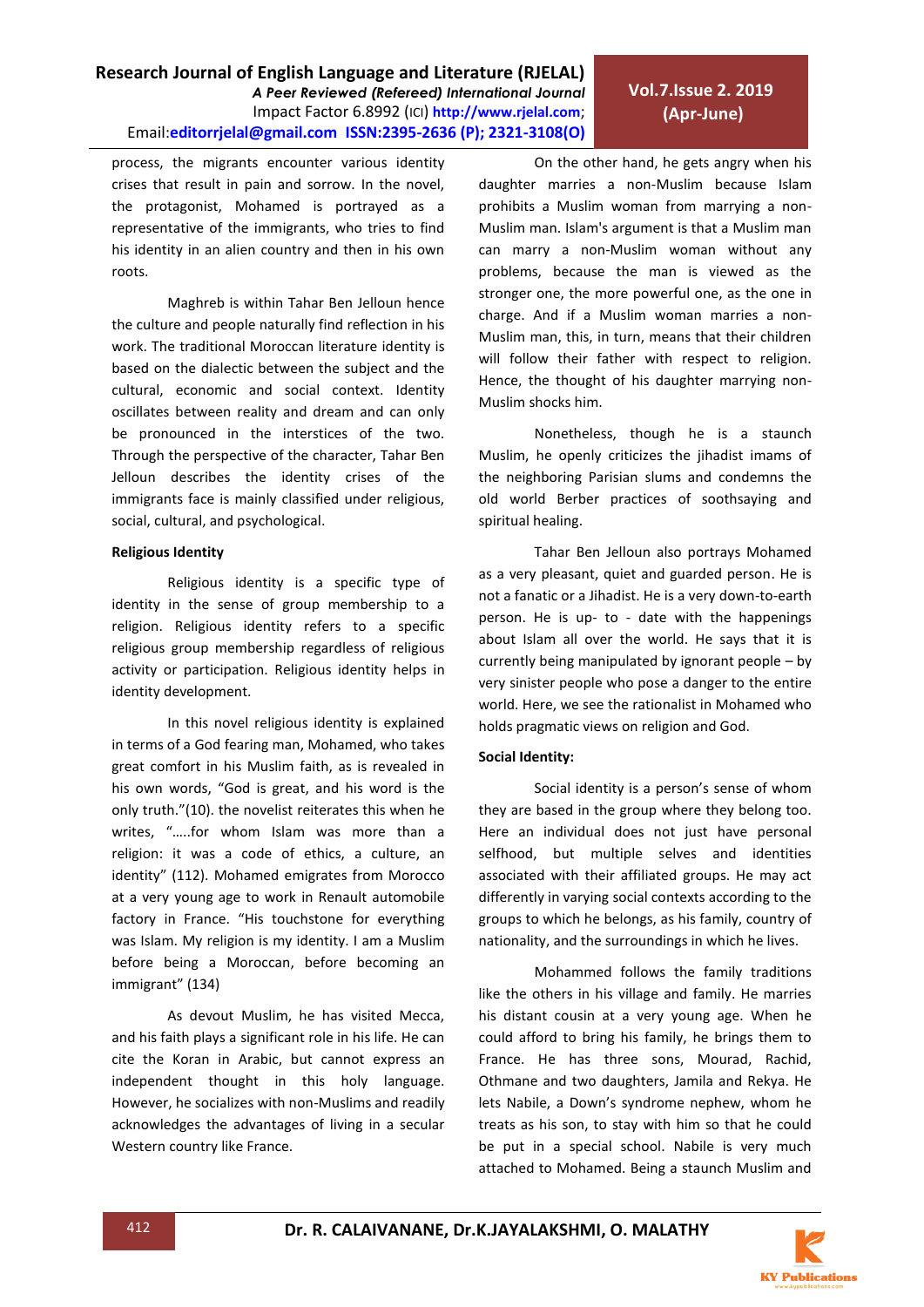## **Research Journal of English Language and Literature (RJELAL)** *A Peer Reviewed (Refereed) International Journal* Impact Factor 6.8992 (ICI) **http://www.rjelal.com**; Email:**editorrjelal@gmail.com ISSN:2395-2636 (P); 2321-3108(O)**

having been brought up in an orthodox family, Mohamed treats his children the same way, "But I'm not the only one in this fix. Did my father talk to me? It's true. He didn't say a lot to me but I knew what had to be done. He taught me the fundamentals of our religion. My son, Islam is simple: you alone are responsible for yourself before God." (43)

At the beginning of the story, we don't find Mohamed too concerned towards his children. He loves his kids deeply but he is unable to express it to them. His job was everything to him. He thought he was a perfect father fulfilling the wishes of his children but never understood that he had ignored them for 40 years. He never realized that he had lost his children who were lost completely to the enticements of the West. Four out of his five children were out of the house. Only his youngest daughter stays with him. All his sons have married out of Islam, which he accepts, but when his eldest daughter marries an Italian he disowns her because according to him: "The man runs the family and that Christian woman will convert to our religion in the end. No Christian man has ever sincerely converted to Islam to marry a Muslim woman." (114) This really upsets Mohammed who is a staunch Muslim feels that he has failed as a father and as a person in society.

## **Cultural Identity:**

Cultural identity is self-identification, a sense of belonging to a group that reaffirms itself. It is the extent to which one is a representative of a given culture behaviourally, communicatively, psychologically and sociologically. It consists of values, meanings, customs, and beliefs. Tahar Ben's novel A Palace in the old village very well portrays the cultural identity that the protagonist undergoes.

Having lived in France for forty years, Mohamed could not successfully assimilate into French society. Indeed, unlike his children, he stubbornly refused to do so. The reasons for this, the novel suggests, have as much to do with the prejudices of French society as with the deliberate choices of this particular, possibly typical, Moroccan immigrant of two generations. He praises French hospitals and the social amenities from which he has benefited. He has been paid decently enough which

enables him to take his family for vacation each year. But he does not like to settle down in France. He feels that, at home, he will be free from the abrasive French culture. To Mohamed and those of his generation, France is to blame: " It's LA France keeping us from educating our children, La France giving them too many rights........." (23).

**Vol.7.Issue 2. 2019 (Apr-June)**

He longs for his home country. He has spent half of his life in France and is about to retire. He is facing mandatory retirement from the factory where he had worked all his adult life. This was his invisible, two-faced enemy because even though for some people it represented freedom, to him it meant the end of life Period. Without his job, he is lost. Work becomes a sort of escape from his fears and loneliness. He even considers volunteering to work in the factory; going back to the assembly line to offer a helping hand when someone becomes ill and is unable to work... But such opportunities do not occur. After retirement, he has too much time to think or, more precisely, over think his life. He longs for his old village and decides to take whatever little wealth he has amassed to return to Morocco. He figures, that only then his soul will find peace. Mohamed surveys his life and decides to go back to his village and build a big house or say a palace for his entire family. He starts his journey to his village and resumes the work of building his house which he had started five years ago and had stopped because of a shortage of money. Once he starts the construction again, it becomes a bizarre but Mohamed is least bothered because for him this house meant his dream come true - his family's return. Before the house is completed, Mohamed moves in and spiritually vacuum sets in when Mohamed realizes that all he loved was a mirage. In many ways, he is a Tevye figure - tragically left to sift through the ashes of his life. While the first twothirds of the book is anchored in reality, the final part drifts into a sort of tragic magical realism. Mohamed roots himself to the chair in the middle of the house and awaits his children's return. They don't come home and finally, he dies. Hence, for Mohamed and his generation, France is, as an old shepherd that he expresses at the end of the novel Devourer of children (163).

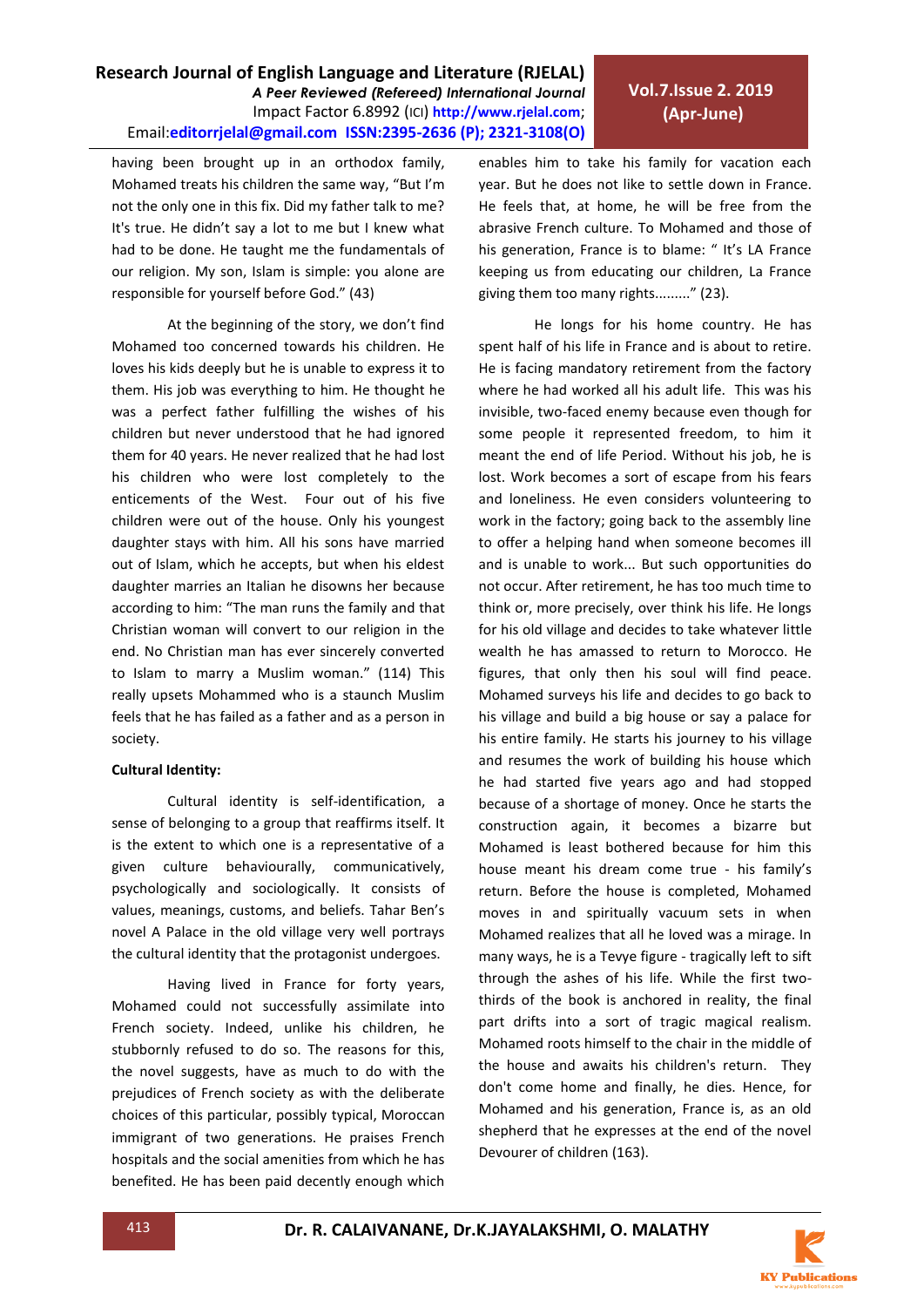#### **Psychological Identity:**

Psychological identity relates to self-image self-esteem and individuality. Weinreich gives the definition: "A person's identity is defined as the totality of one's self-construal, in which how one construes oneself in the present expresses the continuity between how one construes oneself as one was in the past and how one construes oneself as one aspires to be in the future"; this allows for definitions of aspects of identity, such as: "One's ethnic identity is defined as that part of the totality of one's self-construal made up of those dimensions that express the continuity between one's construal of past ancestry and one's future aspirations in relation to ethnicity"

Actually, in the novel 'The Palace in the old village', when we go deep into Mohamed's mind, we come to know that it's not Morocco that has changed, the actual truth is that Mohamed has not moved on with time, he does not want to change, nor has he agreed to the change he sees around him. When Mohamed returns, he comes in contact with a kind of reality that he did not expect at all. Morocco was always his homeland; he never doubted that for a second. He never was interested in finding a new life in France; He just wanted to work, earn money, feed his family and then go back and settle down in his hometown where he actually belonged too. In short, we can say that the story of Mohamed is characteristic of a generation that did not believe that one day his children would be more attached to France than to Morocco.

#### **The Inner Conflicts in Mohamed:**

Maghreb is within Tahar Ben Jelloun, and hence the culture and the people with whom Jelloun lives and works, naturally find reflection in his work. Identity in the traditional Moroccan literature is based on the dialectic between the subject and the cultural, economic and social context. Identity oscillates between reality and dream, and can only be pronounced in the interstices of the two. This story is an intimate and affecting portrait of an immigrant facing retirement and the concomitant problems of identity.

At the beginning of the novel, we find Mohamed in his prayers. After the prayers, the fear of having a lonely death arises when a person has a feeling of insecurity. This, later on, builds into a feeling of identity crises. "Mohamed dreamed of a solitary springtime pilgrimage with only a few members of his tribe, just friends and family. Dreading violent situations, he was afraid of dying while in Mecca but was probably alone in his fear, for such a death sent one's soul straight to heaven."(2) Even after being in France all his adult life, Mohamed has deep ties with his motherland. La France is always a foreign country for him, utterly unreachable. "I work, they pay me, I raise my children, and then one day we all go home to our house, yes, because the house is my country, my native land." (135)

**Vol.7.Issue 2. 2019 (Apr-June)**

Mohamed's retirement from the automobile plant after forty years of dedicated service triggers his crisis of identity when he realizes that he is without the secure routine of his job at the automobile plant.

This voice of the protagonist gives a clear picture of how a person is very much attached to his roots and his true identity.

In the first part of the book, the incident takes place in a single evening where Mohamed sits down to pray. During this time, his thoughts go to every single phase of his life and his views on religion, work, and his family. Here we find Mohamed a very confident person whose thoughts are very clear and definitive, though at times, in his dreams, he comes face-to-face thinking about death and experiences a feeling of alienation and loneliness. However, the second part of the novel brings about a sea change in his character. He feels more alienated, lonely and displaced from his family and his society. The clarity of his thoughts begins to blur, and his life becomes haphazard, reflecting his thought process.

#### **Conclusion**

Tahar Ben Jelloun, through The Palace in an old Village, presents the problems of the first generation of immigrants. The novel conveys the dimensions of human mind ranging from economic